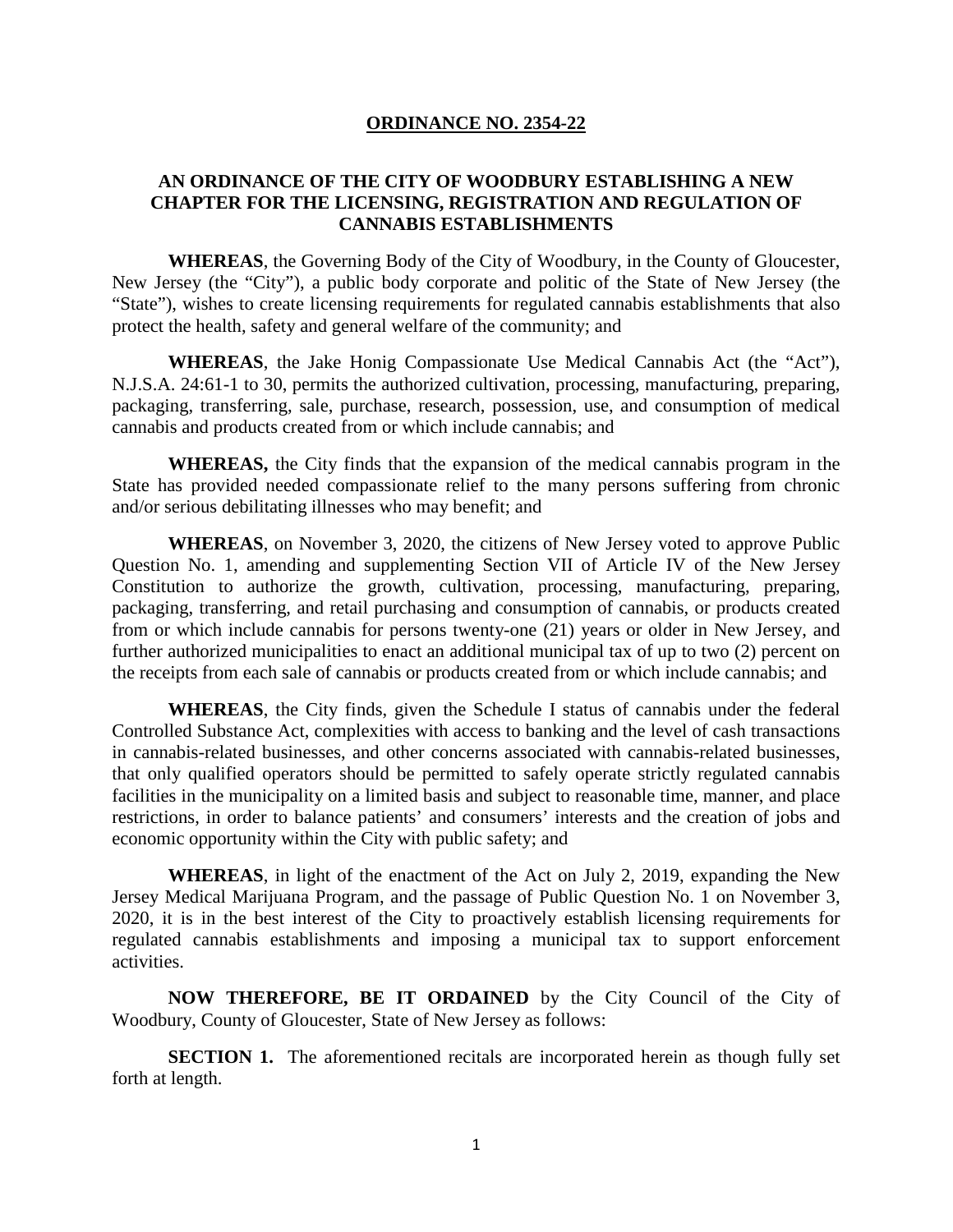# **SECTION 2.** CANNABIS LICENSING, REGISTRATION AND BUSINESS REGULATIONS

A new Chapter entitled "Cannabis Licensing, Registration and Business Regulations" shall be added as follows:

### **Article I. Cannabis Establishments**

### **1. Definitions**

Definitions as used herein:

## **CANNABIS**

Shall have the meaning as defined in N.J.S.A. 24:6I-31.

### **CANNABIS CULTIVATOR**

Shall have the meaning as defined in N.J.S.A. 24:6I-31.

#### **CANNABIS ESTABLISHMENT**

Shall have the meaning as defined in N.J.S.A. 24:6I-31.

# **CANNABIS ITEMS**

Shall have the meaning as defined in N.J.S.A. 24:6I-31.

# **CANNABIS MANUFACTURER**

Shall have the meaning as defined in N.J.S.A. 24:6I-31.

### **CANNABIS RETAILER**

Shall have the meaning as defined in N.J.S.A. 24:6I-31.

### **CANNABIS WHOLESALER**

Shall have the meaning as defined in N.J.S.A. 24:6I-31.

# **CONSUMER**

Shall have the meaning as defined in N.J.S.A. 24:6I-31.

#### **PREMISES**

Shall have the meaning as defined in N.J.S.A. 24:6I-31.

### **2. Requirements**

Cannabis establishments shall be permitted, pursuant to this Chapter, only if the following requirements are complied with:

a. The regulations of this Section are subject to the enabling authority of the State of New Jersey and are subject to compliance with all statutes and/or regulations adopted by the State of New Jersey or its instrumentalities. If any provision of this Section is inconsistent with the statutes and/or regulations of the State of New Jersey, the State statutes and/or regulations shall prevail.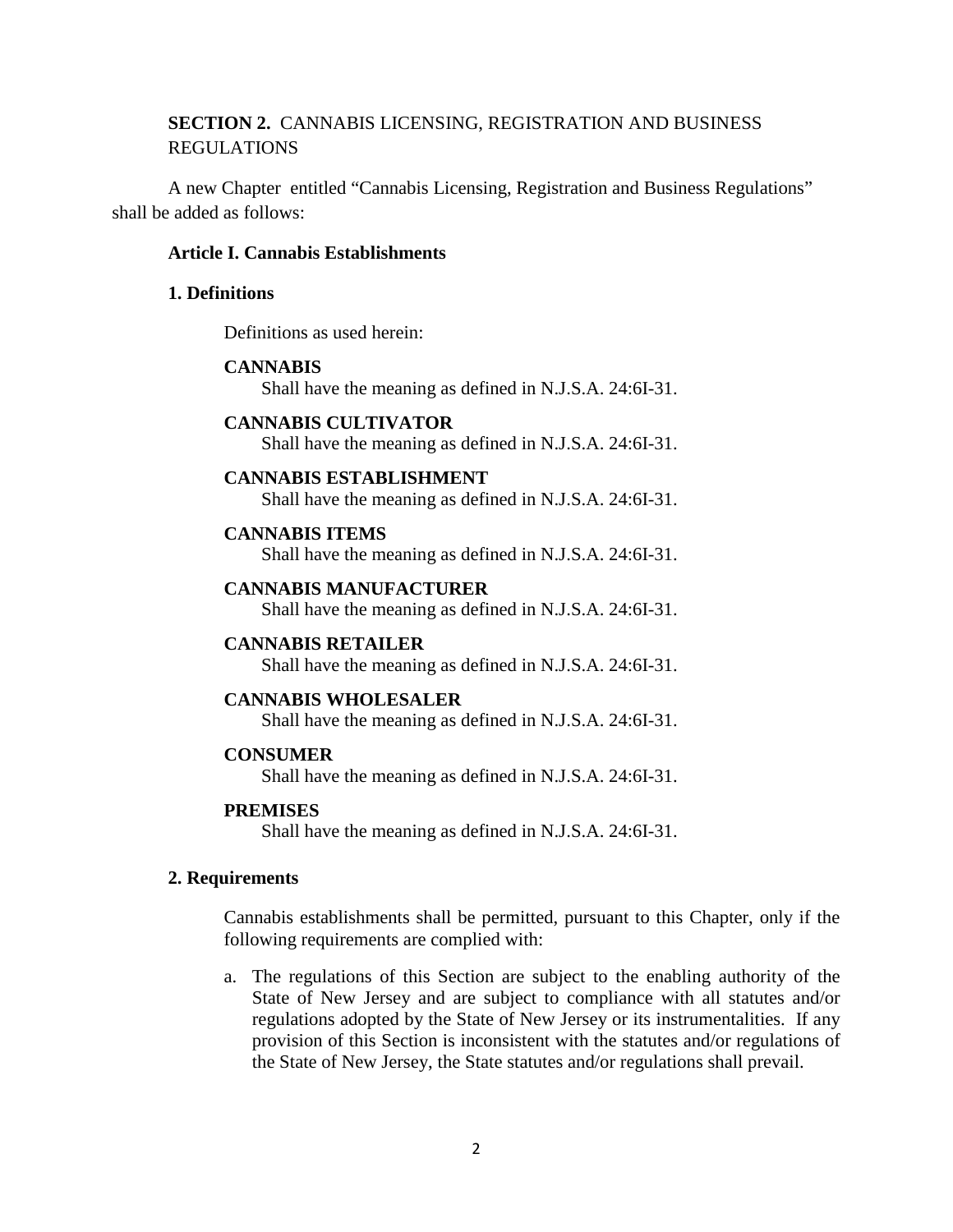- b. Prior to the operation of any cannabis establishment, a permit or license must be obtained from the State of New Jersey and from the City of Woodbury for the applicable type(s) of cannabis establishment. No cannabis establishment shall be permitted to operate without State and municipal permits or licenses.
- c. Permitted uses shall, at all times, comply with the terms and conditions of the licensee's cannabis establishment license for permits or licenses issued by the State of New Jersey and the City of Woodbury.
- d. No cannabis establishment shall be allowed as a Home Professional Occupation or Home Office Use as defined in this Code.
- e. No cannabis establishment shall be housed in a vehicle or any movable or mobile structure.
- f. Smoking/Vaping. No cannabis establishment shall permit the smoking or vaping of cannabis on premises, indoors or outdoors.
- g. Noise. Outside generators and other mechanical equipment used for any kind of power supply, cooling or ventilation shall be enclosed and have appropriate baffles, mufflers and/or other noise reduction systems to mitigate noise pollution.
- h. Security. All cannabis establishments shall be secured in accordance with State of New Jersey statutes and regulations; shall have a round-the-clock video surveillance system, 365 days a year; and shall have trained security personnel onsite at all times during operating hours.
- i. Hours. No cannabis retailer may open to customers for business before 8:00 am or remain open to customers for business after 10:00 pm.
- j. Prohibited uses. Except as expressly permitted by this Chapter as well as any other activity involved in the cultivation, manufacture, processing, resting, dispensation, distribution and/or sale of cannabis, marijuana or cannabis products, are expressly prohibited as land uses or otherwise in the City of Woodbury.

# **3. Licensing**

- A. Local licensing authority.
	- 1. The City of Woodbury is hereby designated to act as the local licensing authority for the City for all cannabis establishments. Under all circumstances in which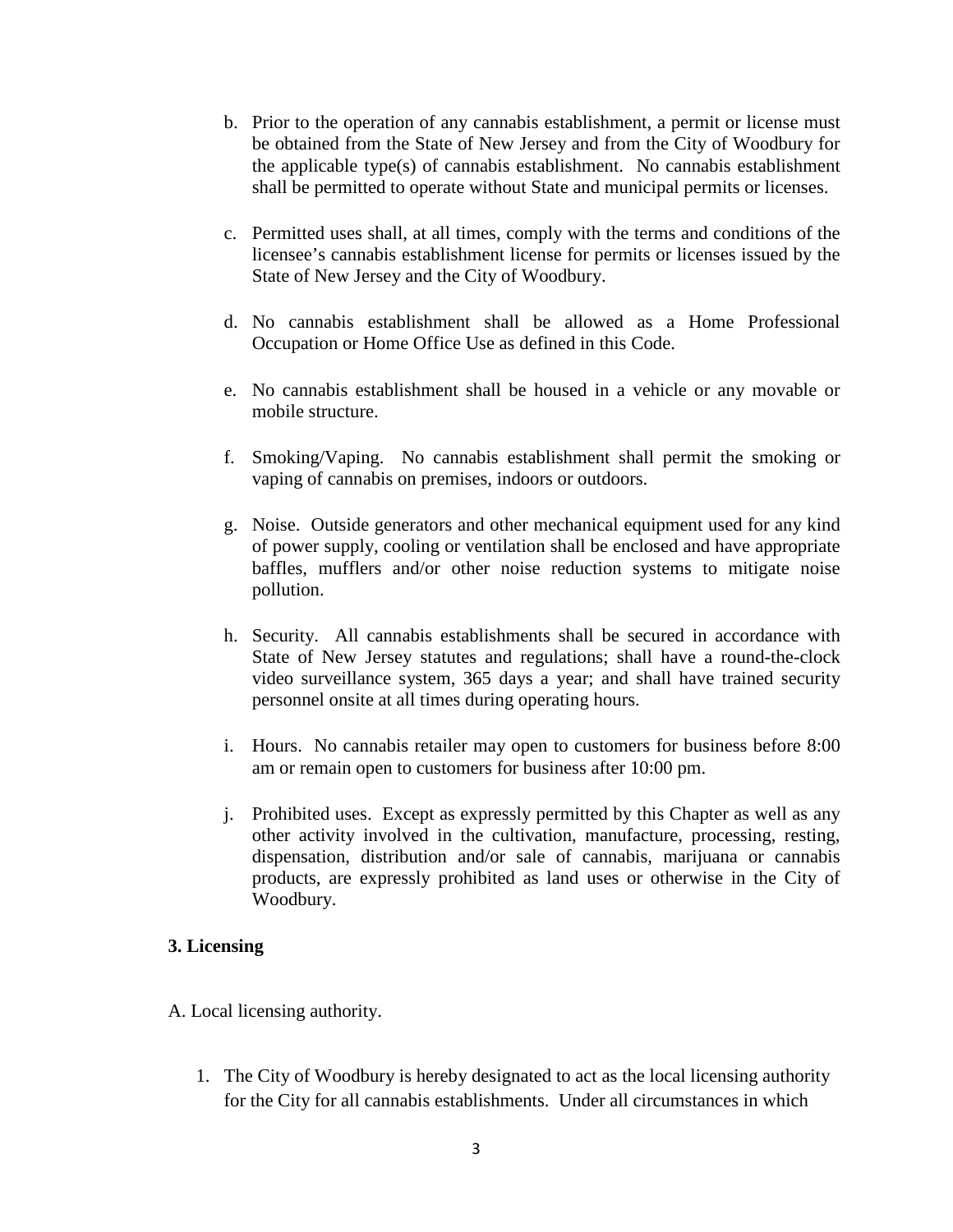State law requires communication to the City by the Cannabis Regulatory Commission or any other State agency with regard to the licensing of cannabis establishments by the State, or in which State law requires any review or approval by the City of any action taken by the State licensing authority, the exclusive authority for receiving such communications and granting such approvals shall be exercised by the City.

- 2. Under no circumstances shall a local license for a cannabis establishment issued by the City be effective until or unless the State has issued the requisite permits or licenses to operate such a facility. It is the intent of this Chapter that no cannabis establishment may lawfully operate in the City of Woodbury without the issuance of a State permit or license and full regulatory oversight of the cannabis establishment by the Cannabis Regulatory Commission or other state licensing authority as well as oversight and issuance of a license by the City.
- B. Classification of licenses. The City, subject to land use approval and State licensure, may issue the following municipal licenses to operate a cannabis establishment:

| Class I:   | Cannabis cultivator license   |
|------------|-------------------------------|
| Class II:  | Cannabis manufacturer license |
| Class III: | Cannabis wholesaler license   |
| Class IV:  | Cannabis distributor license  |
| Class V:   | Cannabis retailer license     |
| Class VI:  | Cannabis delivery license     |
|            |                               |

- C. Maximum number of licenses. The City may issue a maximum of one (1) Class I license, one (1) Class II license, one (1) Class III licenses, one (1) Class IV license, three (3) Class V license; and three (3) Class VI license. Licensure in all classes may be, but are not required to be, held by the same entity or individual, but an entity may not hold more than one cannabis retailer license. Any license conditionally issued by the City is contingent upon the locally licensed entity's or individual's subsequent recipient of a State permit or license of the same class or type of regulated cannabis activity.
- D. Application. Persons wishing to obtain any classification of cannabis license shall file a license application with the City, on a standardized form established by the City and available in the Clerk's office. The City shall establish a reasonable application period and deadline for all applications. An application shall be deemed incomplete, and shall not be processed by the City, until all documents and application fees are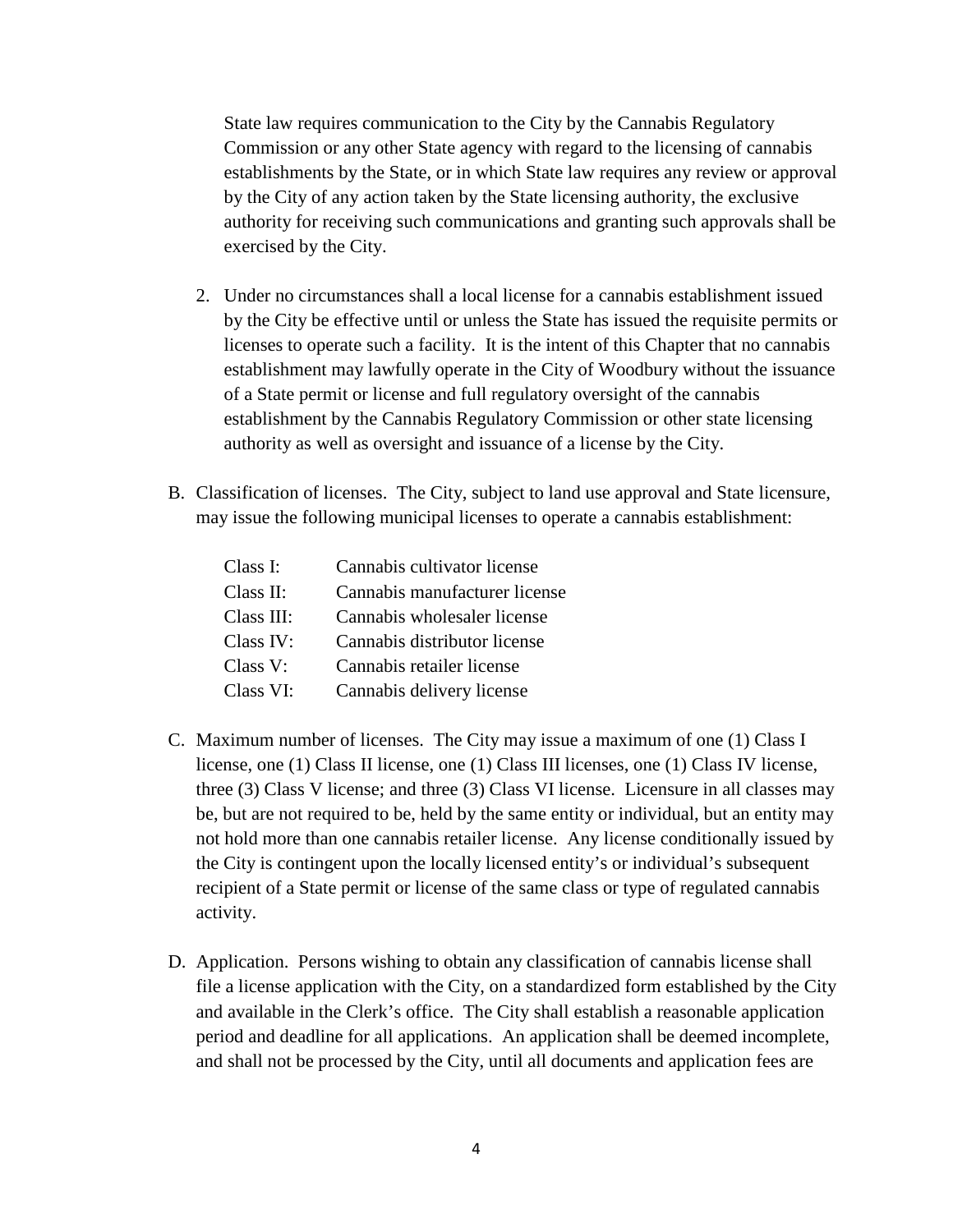submitted. To be deemed complete, all applications shall be accompanied by the following:

- 1. The applicant shall submit proof that the applicant has or will have lawful possession of the premises proposed for the cannabis establishment, which proof may consist of: a deed, a lease, a real estate contract contingent upon successful licensing, or a binding letter of intent by the owner of the premises indicating an intent to lease the premises to the entrant contingent upon successful licensing.
- 2. The applicant shall submit an affidavit and documentary proof of compliance with all state and local laws regarding affirmative action, anti-discrimination and fair employment practices. The applicant shall also certify under oath that they will not and shall not discriminate based on race, color, religion (creed), gender, gender expression, age, national origin (ancestry), disability, marital status, sexual orientation, or military status, in any of its activities or operations.
- 3. The location proposed for licensing by the applicant shall comply with all applicable municipal zoning laws and the location restrictions set forth in the City of Woodbury Code Book.
- 4. The applicant shall submit, to the satisfaction of the City, proof of financial capability to open and operate the marijuana establishment for which the applicant is seeking a license. Standards for proof of financial capability shall be determined by the City.
- 5. The applicant shall submit all required nonrefundable fees for the application and conditional license in accordance with the following fee schedule:

| Class I:   | \$10,000 Cannabis cultivator license   |
|------------|----------------------------------------|
| Class II:  | \$10,000 Cannabis manufacturer license |
| Class III: | \$10,000 Cannabis wholesaler license   |
| Class IV:  | \$10,000 Cannabis distributor license  |
| Class V:   | \$10,000 Cannabis retailer license     |
| Class VI:  | \$5,000 Cannabis delivery license      |

6. The applicant shall submit all annual registration fees required in accordance with the following fee schedule, which shall be refundable in the event the applicant does not receive a license: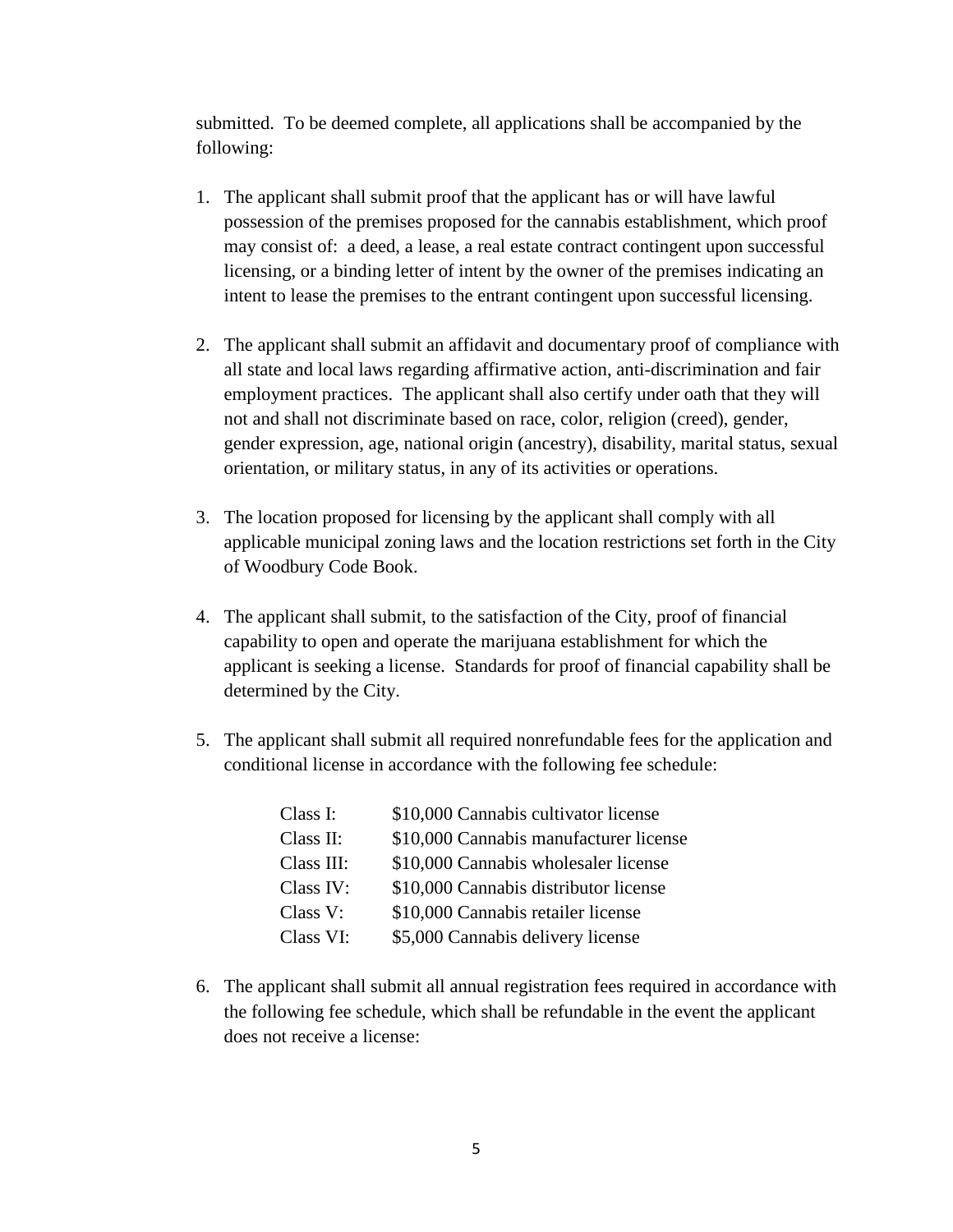| Class I:   | \$40,000 per year Cannabis cultivator license   |
|------------|-------------------------------------------------|
| Class II:  | \$20,000 per year Cannabis manufacturer license |
| Class III: | \$20,000 per year Cannabis wholesaler license   |
| Class IV:  | \$20,000 per year Cannabis distributor license  |
| Class V:   | \$10,000 per year Cannabis retailer license     |
| Class VI:  | \$5,000 per year Cannabis delivery license      |

- 7. In addition to complying with any State requirement related to good character and criminal background, any person proposed to have an ownership interest in the license shall not have had any cannabis license or permit revoked for a violation affecting public safety in the State of New Jersey or a subdivision thereof within the preceding five (5) years.
- 8. The applicant and the application shall otherwise comply with any and all qualification standards set forth in the State and City laws or regulations.
- 9. In the event there are multiple applicants for a license, the City shall evaluate all applicants and issue a notification of award after consideration and evaluation of the following criteria:
	- (a) Applicant's owners' or principals' qualifications and experience operating in highly regulated industries, including cannabis, healthcare, pharmaceutical manufacturing, and retail pharmacies, with preference to experience operating such businesses within the State of New Jersey and where the value of owners' experience shall outweigh the experience of non-owner principals (twenty percent, not to exceed 2,500 words);
	- (b) Applicant's qualifications and experience related to public safety and security, including any of the applicant's owners' or principals' experience in law enforcement and drug enforcement (five percent, not to exceed 1,000 words), and a summary of the applicant's plans for storage of products and currency, physical security, video surveillance, security personnel, and visitor management (five percent, not to exceed 2,500 words);
	- (c) Applicant's or its owners' experience conducting or supporting or plans to conduct institutional review board-approved research involving human subjects that is related to medical cannabis or substance abuse, where the value of past or ongoing clinical research with IRB approval shall outweigh plans to conduct such research (five percent, not to exceed 2,500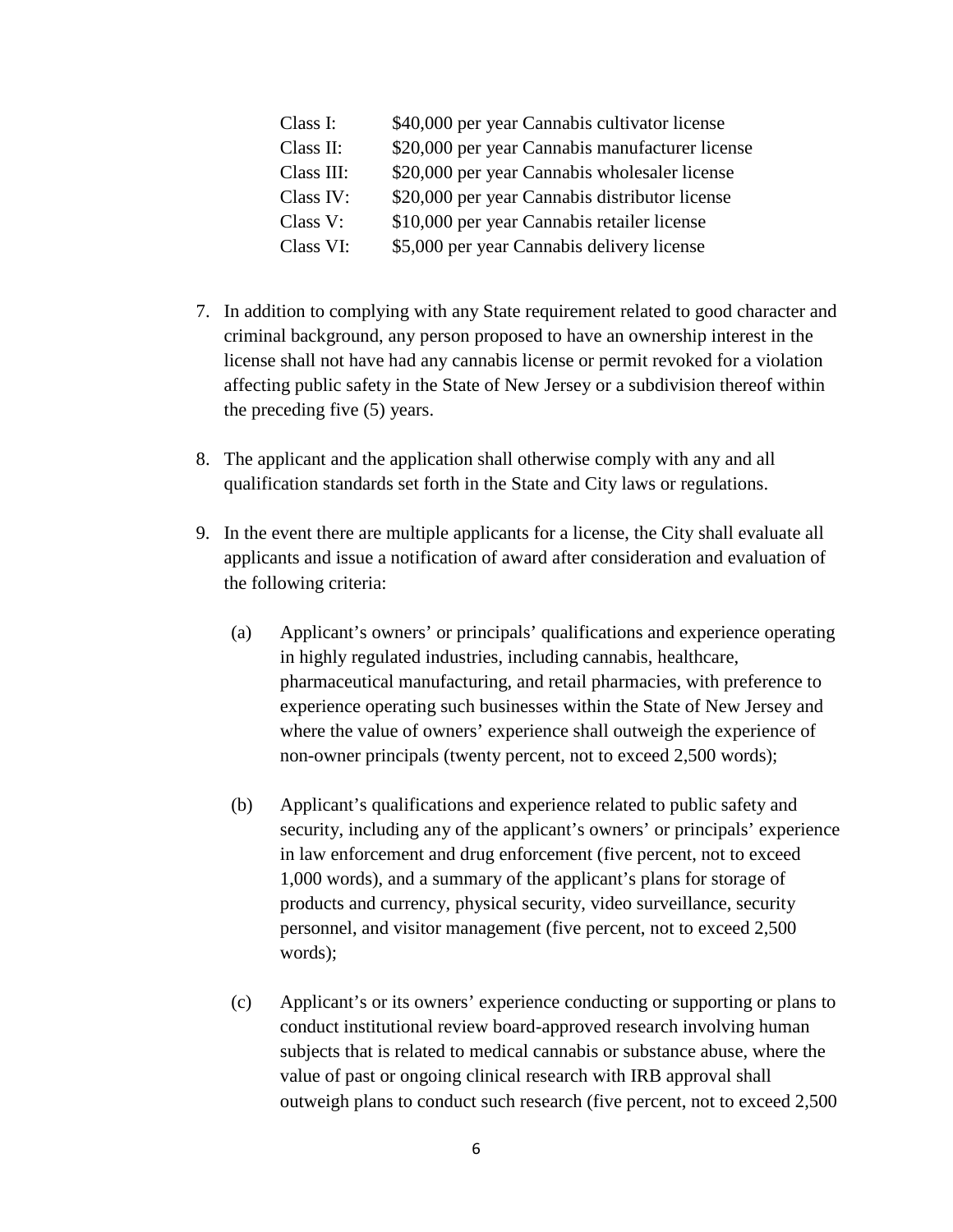words), whether the applicant has had any assurance accepted by the U.S. Department of Health & Human Services indicating the applicant's commitment to complying with 45 CFR Part 46 (five percent), and whether the applicant has a research collaboration or partnership agreement in effect with an accredited U.S. school of medicine or osteopathic medicine with experience conducting cannabis-related research (five percent);

- (d) Applicant's or its owners' demonstrated commitments or sufficient experience as responsible employers, defined as the applicant entity being a party to a labor peace agreement or the applicant entity or its parent company being a party to a collective bargaining agreement in the regulated cannabis industry for at least one year prior to application for a Cannabis Establishment license, in an effort to create well-paying jobs with employee benefits in the municipality (twenty percent in total; five points for labor peace, full twenty points for collective bargaining agreement in effect for at least one year);
- (e) Summary of the applicant's environmental impact and sustainability plan (four percent, not to exceed 500 words); whether the applicant entity or its parent company has any recognitions from or registrations with federal or New Jersey state environmental regulators for innovation in sustainability (three percent); and whether the applicant entity or its parent company holds any certification under international standards demonstrating the applicant has an effective environmental management system or has a designated sustainability officer to conduct internal audits to assess the effective implementation of an environmental management system (three percent);
- (f) Applicant's ties to the host community, demonstrated by at least one shareholder's proof of residency in City for five or more years in the past ten years or at least one shareholder's continuous ownership of a business based in City for five or more years in the past ten years (five percent); and
- (g) Applicant's demonstrated commitment to diversity in its ownership composition and hiring practices and whether the applicant entity or its parent company holds any certifications as a NJ minority-owned, womenowned, or veteran-owned business (twenty percent in total; ten points for one certification and twenty points for two or more).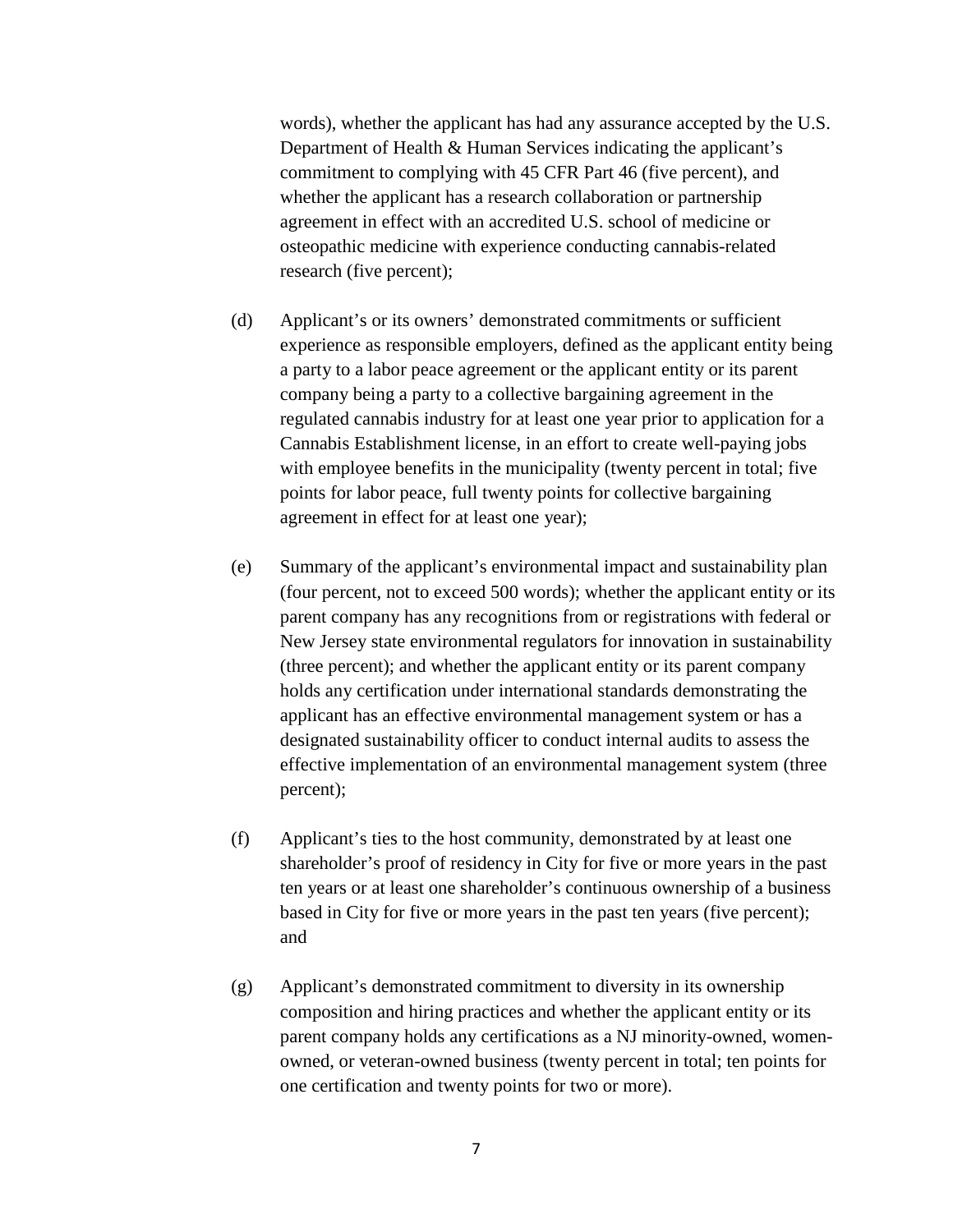(h) Notwithstanding the foregoing competitive application process, a notification of award and conditional municipal license shall entitle the recipient applicant to pursue a State permit or license in the appropriate classification for up to 12 months, which may be extended in the City's discretion for an additional 6 months for good cause. No license to operate shall issue until the applicant has received a State permit and satisfied other prerequisites of municipal licensure. If the recipient of a notice of award and conditional license has not received a State permit or license within 12 months from issuance, unless extended for good cause, the award and conditional license shall be void.

### **4. Disciplinary Actions; Sanctions; Penalties**

- a. Disciplinary actions. Procedures for investigation of license violations and for suspension, revocation, or other licensing sanctions as a result of any such violation shall be as follows:
	- 1. First offense: Up to \$250 per violation per day;
	- 2. Second offense: Up to \$500 per violation per day;
	- 3. Third violation shall result in summary suspension.
- b. Summary suspension. Notwithstanding the foregoing section, when the City has reasonable grounds to believe that a licensee has engaged in deliberate and willful violation of any applicable law or regulation, or that the public health, safety and/or general welfare has been jeopardized and requires emergency action, the City may enter a summary suspension order for the immediate suspension of such license pending further investigation.
	- 1. The summary suspension order shall be in writing and shall State the reasons therefore. The licensee shall be afforded an opportunity for a hearing as outlined herein.
	- 2. The City shall convene a review panel consisting of the Administrator, a second administrative officer designated by the Mayor, and the Chief of Police. The hearing shall be scheduled within 30 days of the date of the order.
	- 3. The review panel is authorized to impose any fines, conditions, restrictions or combination thereof authorized by the State of New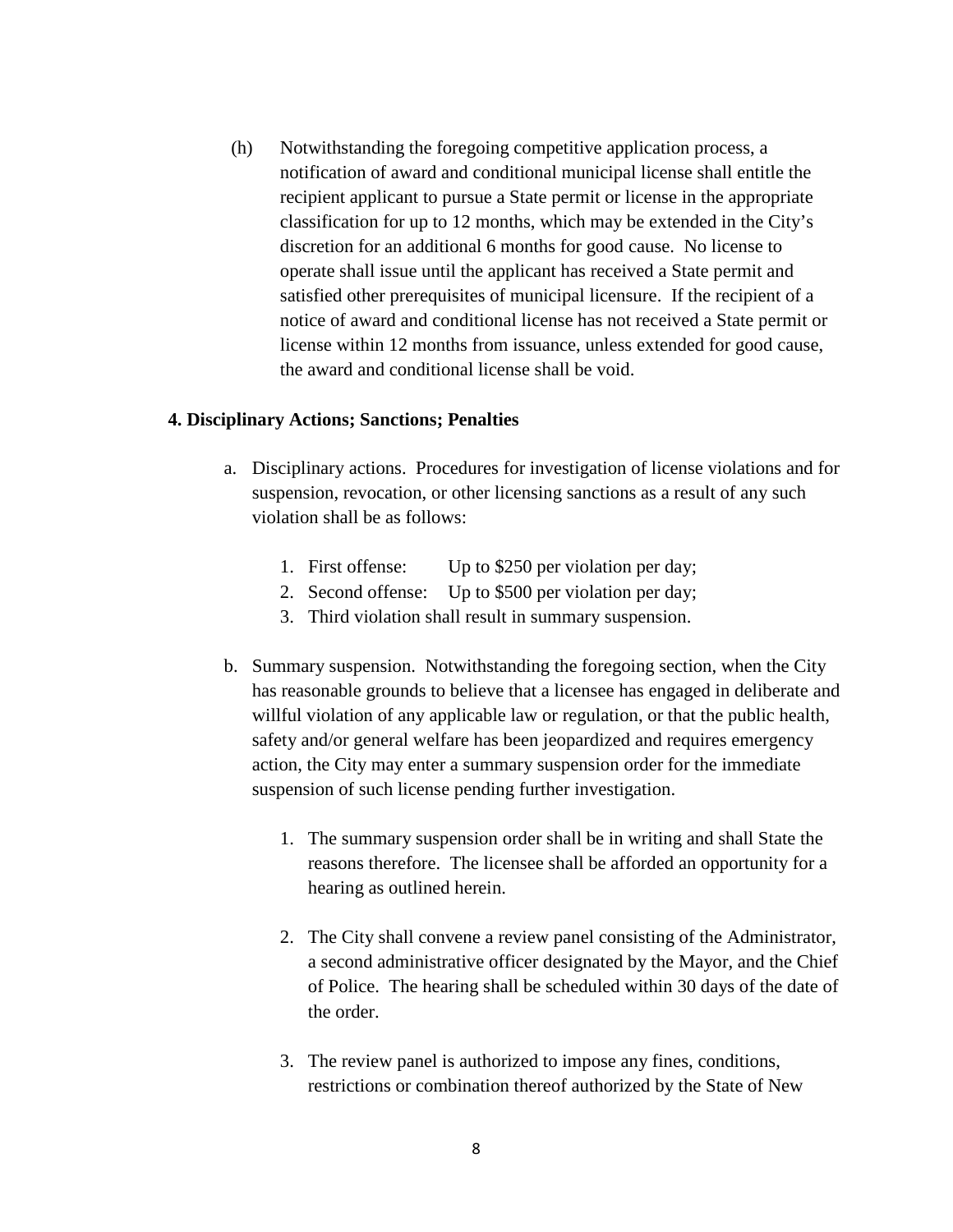Jersey. In the absence of State specified penalties, the City may issue fines up to, but not to exceed, \$2,500 per offense and/or suspension of license for a period not to exceed six months.

- c. Inactive licenses. Following the commencement of retail sales of cannabis or cannabis products, the City may suspend or revoke any license if the licensed premises have been inactive or unoccupied by the licensee for at least six months.
- d. State license. The City may suspend or revoke any license if the corresponding State license or permit for the subject location is expired, surrendered, suspended or revoked.

#### **Article II. Taxation of Cannabis**

#### **5. Transfer tax imposed.**

The City of Woodbury hereby imposes a transfer tax on the sale of cannabis or cannabis items by a cannabis establishment that is located within the City.

### **6. Definitions.**

Definitions as used herein:

#### **CANNABIS**

Shall have the meaning as defined in N.J.S.A. 24:6I-31.

### **CANNABIS CULTIVATOR**

Shall have the meaning as defined in N.J.S.A. 24:6I-31.

#### **CANNABIS ESTABLISHMENT**

Shall have the meaning as defined in N.J.S.A. 24:6I-31.

#### **CANNABIS ITEMS**

Shall have the meaning as defined in N.J.S.A. 24:6I-31.

### **CANNABIS MANUFACTURER**

Shall have the meaning as defined in N.J.S.A. 24:6I-31.

### **CANNABIS RETAILER**

Shall have the meaning as defined in N.J.S.A. 24:6I-31.

# **CANNABIS WHOLESALER**

Shall have the meaning as defined in N.J.S.A. 24:6I-31.

### **CONSUMER**

Shall have the meaning as defined in N.J.S.A. 24:6I-31.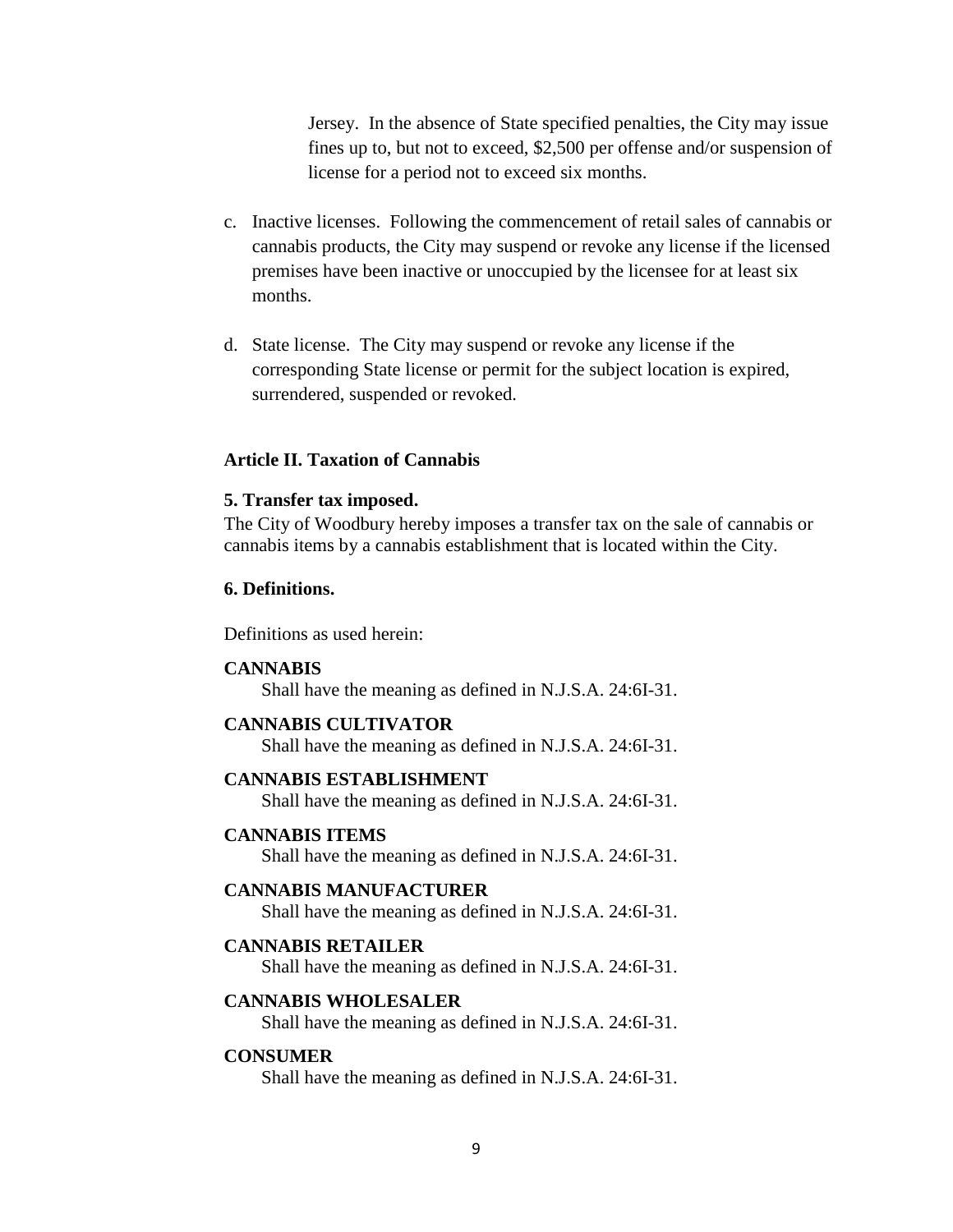# **PREMISES**

Shall have the meaning as defined in N.J.S.A. 24:6I-31.

# **7. Applicability.**

The transfer tax is applicable to:

- A. Receipts from the sale of cannabis and cannabis items by a cannabis cultivator to another cannabis cultivator;
- B. Receipts from the sale of cannabis items from one cannabis establishment to another cannabis establishment; and
- C. Receipts from the retail sales of cannabis items by a cannabis retailer to retail consumers who are 21 years of age or older and any combination of sales between any cannabis establishment, cultivator, cannabis retailer and/or cannabis consumer.

# **8. Rates.**

The rates of the transfer tax shall be as follows:

- A. Two percent of the receipts from each sale by a cannabis cultivator;
- B. Two percent of the receipts from each sale by a cannabis manufacturer;
- C. One percent of the receipts from each sale by a cannabis wholesaler; and
- D. Two percent of the receipts from each sale by a cannabis retailer.

# **9. User tax imposed.**

A user tax is also hereby imposed, at the equivalent transfer tax rates, on any concurrent license holder, as permitted by N.J.S.A. 24:6I-46 operating more than one cannabis establishment. The user tax shall be imposed on the value of each transfer or use of cannabis or cannabis items which are not otherwise subject to the transfer tax, from the license holder's establishment that is located in the municipality to any of the other license holder's establishments, whether located in the municipality or another municipality.

### **10. Transfer and user tax in addition to other tax.**

The transfer tax and user tax imposed herein shall be in addition to any other tax imposed by law.

# **11. Collection and payment.**

The transfer tax or user tax shall be collected or paid, and remitted to the City by the cannabis establishment from the cannabis establishment purchasing or receiving the cannabis or cannabis item, or from the consumer at the point of sale, on behalf of the municipality by the cannabis retailer selling the cannabis item to that consumer. The transfer tax or user tax shall be stated, charged, and shown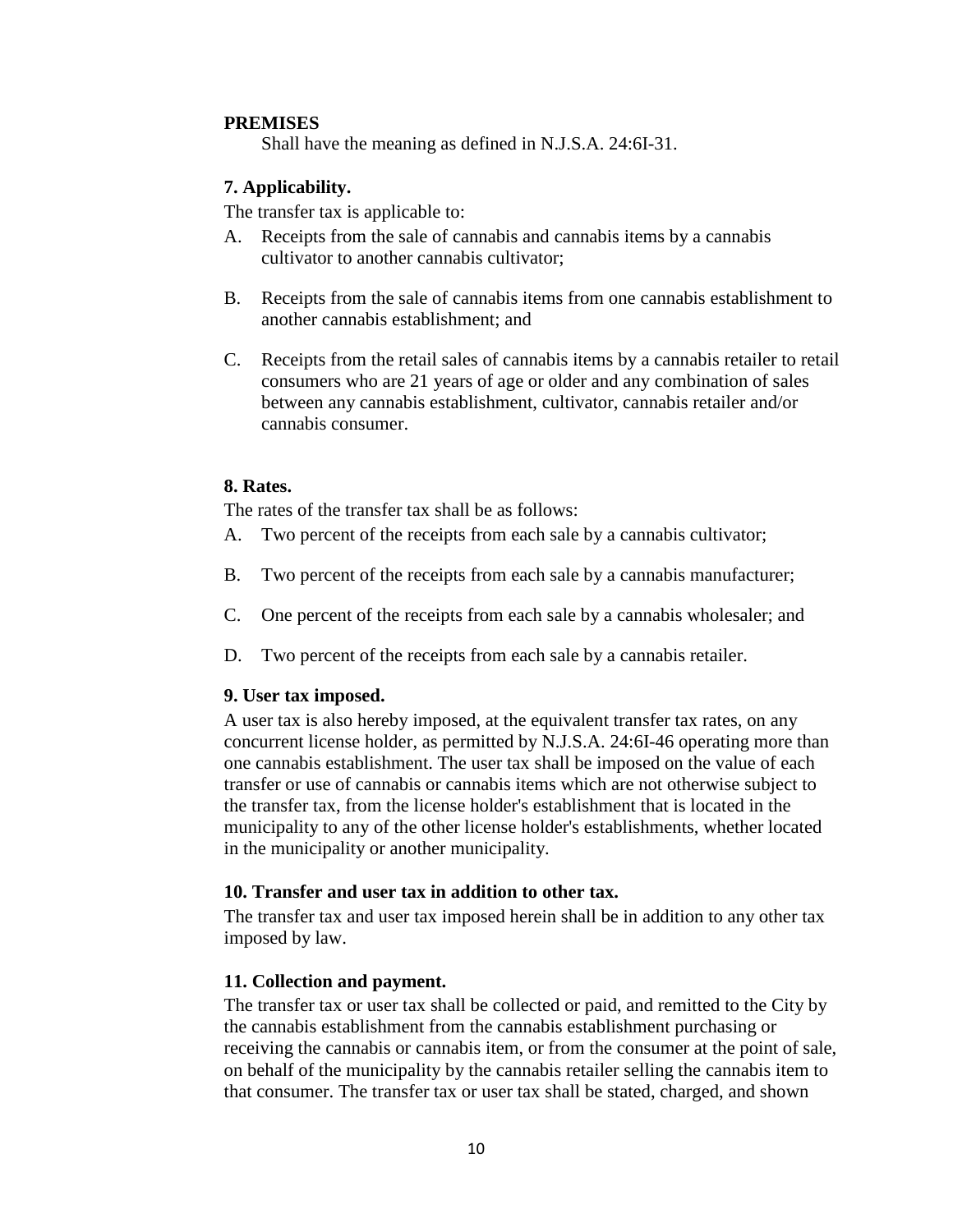separately on any sales slip, invoice, receipt, or other statement or memorandum of the price paid or payable, or equivalent value of the transfer, for the cannabis or cannabis item.

### **12. Liability to collect tax.**

Every cannabis establishment required to collect a transfer tax or user tax imposed by this article shall be personally liable for the transfer tax or user tax imposed, collected, or required to be collected under this section. Any cannabis establishment shall have the same right with respect to collecting the transfer tax or user tax from another cannabis establishment or the consumer as if the transfer tax or user tax was a part of the sale and payable at the same time, or with respect to nonpayment of the transfer tax or user tax by the cannabis establishment or consumer, as if the transfer tax or user tax was a part of the purchase price of the cannabis or cannabis item, or equivalent value of the transfer of the cannabis or cannabis item, and payable at the same time; provided, however, that the chief fiscal officer of the City shall be joined as a party in any action or proceeding brought to collect the transfer tax or user tax.

## **13. Charge and refund of tax.**

No cannabis establishment required to collect a transfer tax or user tax imposed by this article shall advertise or hold out to any person or to the public in general, in any manner, directly or indirectly, that the transfer tax or user tax will not be separately charged and stated to another cannabis establishment or the consumer, or that the transfer tax or user tax will be refunded to the cannabis establishment or the consumer.

### **14. Remittance of revenues.**

All revenues collected from a transfer tax or user tax imposed by this article shall be remitted to the chief financial officer of the City. The City shall enforce the payment of delinquent taxes or transfer fees imposed by ordinance pursuant to this section in the same manner as provided for municipal real property taxes.

### **15. Unpaid tax to become lien.**

In the event that the transfer tax or user tax imposed by this article is not paid as and when due by a cannabis establishment, the unpaid balance, and any interest accruing thereon, shall be a lien on the parcel of real property comprising the cannabis establishment's premises in the same manner as all other unpaid municipal taxes, fees, or other charges. The lien shall be superior and paramount to the interest in the parcel of any owner, lessee, tenant, mortgagee, or other person, except the lien of municipal taxes, and shall be on a parity with and deemed equal to the municipal lien on the parcel for unpaid property taxes due and owing in the same year.

### **16. Enforcement of lien.**

The City shall file in the office of its Tax Collector a statement showing the amount and due date of the unpaid balance and identifying the lot and block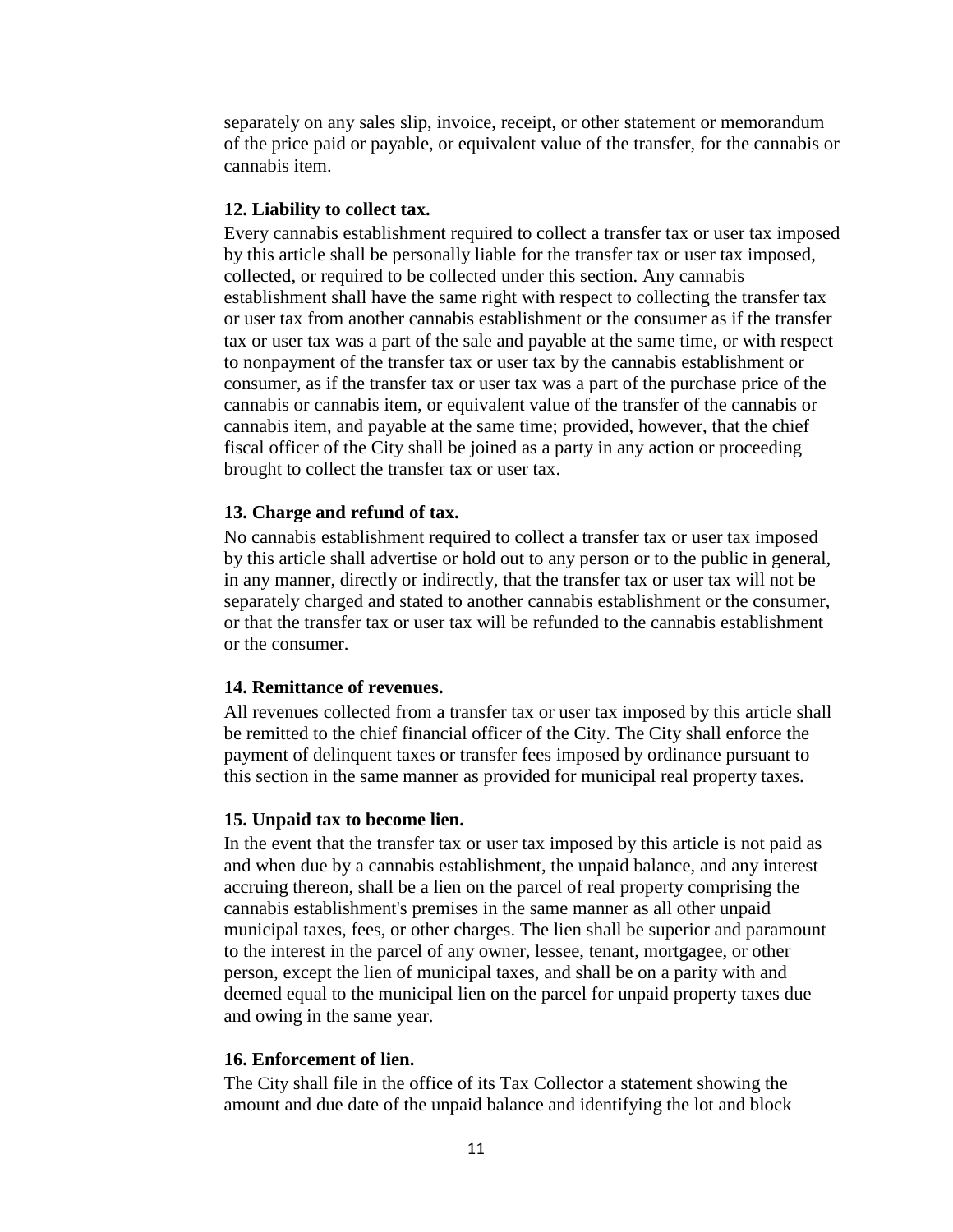number of the parcel of real property that comprises the delinquent cannabis establishment's premises. The lien shall be enforced as a municipal lien in the same manner as all other municipal liens are enforced.

**SECTION 3.** Any and all ordinances or parts thereof in conflict or inconsistent with this Ordinance are hereby repealed, but only to the extent of such conflict or inconsistency, it being the legislative intent that all such ordinances or part of ordinances now existing or in effect unless the same are in conflict or inconsistent with any provision of this Ordinance shall remain in effect.

**SECTION 4.** The provisions of this Ordinance are declared to be severable and if any section, subsection, sentence, clause or phrase thereof for any reason be held to be invalid or unconstitutional by a court of competent jurisdiction, such decision shall not affect the validity of the remaining sections, subsections, sentences, clauses and phrases of this Ordinance, but shall remain in effect; it being the legislative intent that this Ordinance shall stand notwithstanding the invalidity of any part.

**SECTION 5.** This Ordinance shall take effect upon passage and publication as provided by law.

# **CITY OF WOODBURY**

By: \_\_\_\_\_\_\_\_\_\_\_\_\_\_\_\_\_\_\_\_\_\_\_\_\_\_\_\_\_\_\_

**REED A. MERINUK,** 

**President of Council**

ATTEST:

**CASSIDY L. SWANSON,**

\_\_\_\_\_\_\_\_\_\_\_\_\_\_\_\_\_\_\_\_\_\_\_\_\_\_\_\_

**Acting City Clerk**

| Council Member      | Aves | Navs | Abstain | Absent |
|---------------------|------|------|---------|--------|
| Councilwoman Carter |      |      |         |        |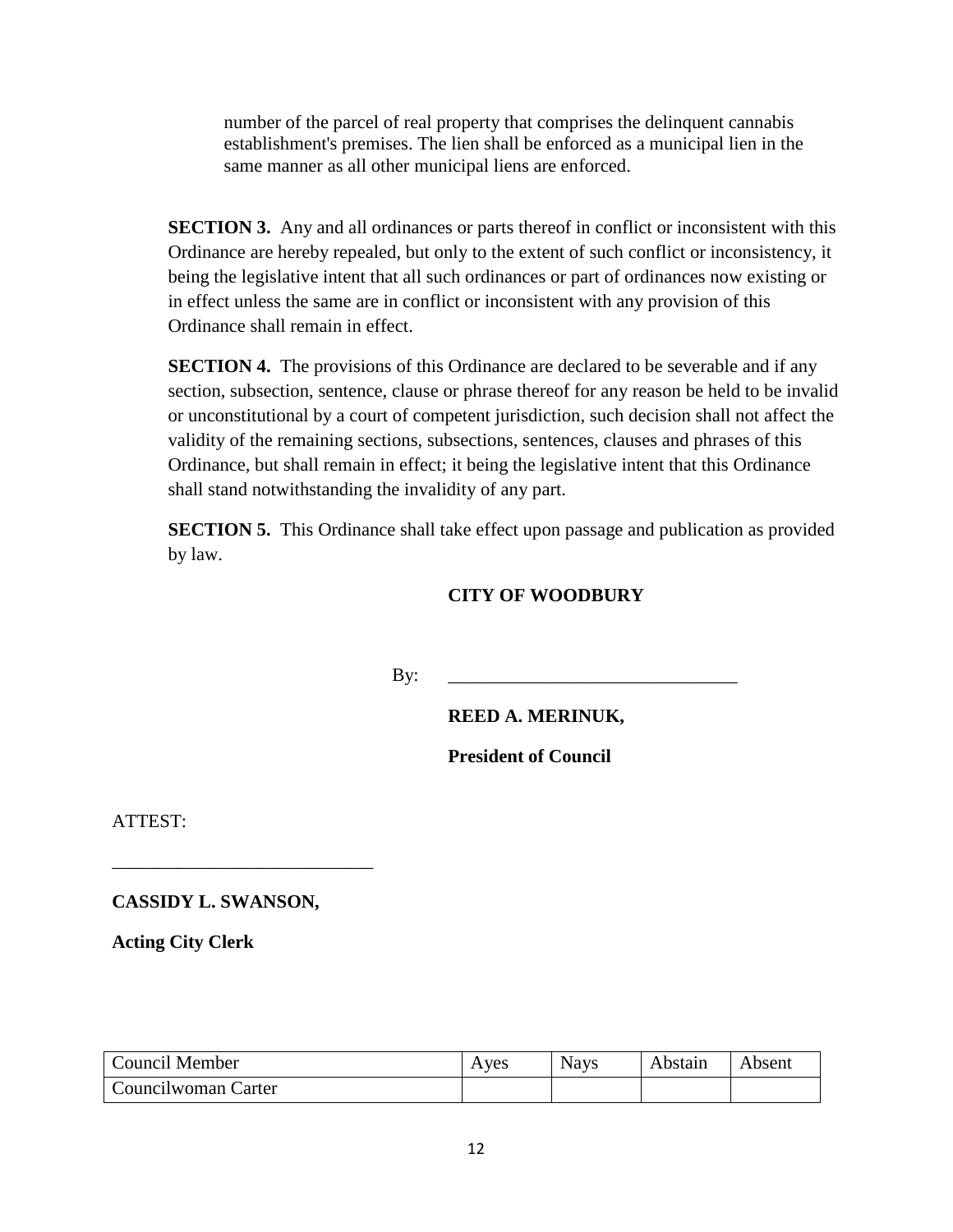| Councilman Fleming               |  |  |
|----------------------------------|--|--|
| Councilman Hagerty               |  |  |
| Councilwoman Harwell             |  |  |
| Councilwoman Miller              |  |  |
| Councilman Miller                |  |  |
| Councilwoman O'Connor            |  |  |
| Councilman Pisarcik              |  |  |
| <b>Council President Merinuk</b> |  |  |
| Mayor Sickel                     |  |  |

# **CERTIFICATION OF INTRODUCTION**

I, Cassidy L. Swanson hereby certify that the foregoing Ordinance No. 2354-22 was introduced to the City Council, of the City of Woodbury, in the County of Gloucester and State of New Jersey at a regular business meeting held on **February 9, 2022** at City Hall 33 Delaware Street, Woodbury, New Jersey 08096.

Cassidy L. Swanson, Acting City Clerk

\_\_\_\_\_\_\_\_\_\_\_\_\_\_\_\_\_\_\_\_\_\_\_\_\_\_\_

| Council Member                   | Ayes | <b>Nays</b> | Abstain | Absent |
|----------------------------------|------|-------------|---------|--------|
| Councilwoman Carter              |      |             |         |        |
| Councilman Fleming               |      |             |         |        |
| Councilman Hagerty               |      |             |         |        |
| Councilwoman Harwell             |      |             |         |        |
| Councilwoman Miller              |      |             |         |        |
| Councilman Miller                |      |             |         |        |
| Councilwoman O'Connor            |      |             |         |        |
| Councilman Pisarcik              |      |             |         |        |
| <b>Council President Merinuk</b> |      |             |         |        |
| Mayor Sickel                     |      |             |         |        |

# **CERTIFICATION OF ADOPTION**

I, Cassidy Swanson hereby certify that the foregoing Ordinance 2354-22 was adopted after public hearing by the City Council, of the City of Woodbury, in the County of Gloucester and State of New Jersey at a regular business meeting held on **February 23, 2022** at City Hall 33 Delaware Street, Woodbury, New Jersey 08096.